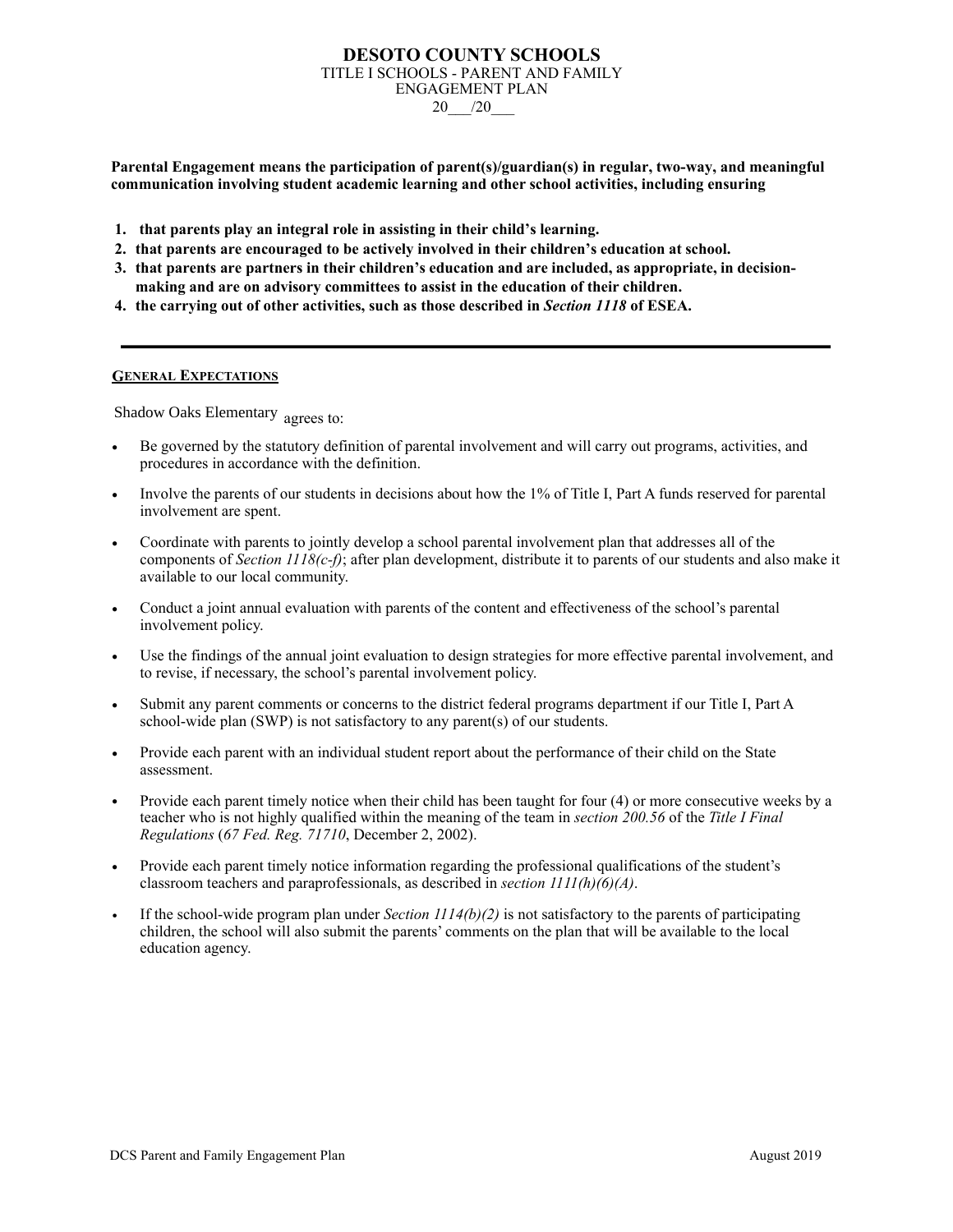# **DESOTO COUNTY SCHOOLS**  Title I Schools - Parent & Family Engagement Plan  $20$  /20

# **POLICY INVOLVEMENT -** *SECTION 1118* **OF ESEA**

Shadow Oaks Elementary will take the following actions to:

- **1.** Convene an annual meeting at a time convenient for parents of participating children:
	- **1.1.** All parents shall be invited and encouraged to attend.
	- **1.2.** The school will provide information and explain the requirements of Title I, Part A and the rights of parents.

| <b>Activity/Task</b><br>(What will be done?) | <b>Staff Responsible</b><br>(Who will be doing it?) | <b>Timeline</b><br>(When will it be done?) | <b>Steps</b><br>(How will it be done?) | Accountability/<br><b>Evaluations</b><br>(How success will be measured?) |
|----------------------------------------------|-----------------------------------------------------|--------------------------------------------|----------------------------------------|--------------------------------------------------------------------------|
|                                              |                                                     |                                            |                                        |                                                                          |
|                                              |                                                     |                                            |                                        |                                                                          |
|                                              |                                                     |                                            |                                        |                                                                          |
|                                              |                                                     |                                            |                                        |                                                                          |

**2.** Offer a flexible number and schedule of meetings

| <b>Activity/Task</b><br>(What will be done?) | <b>Staff Responsible</b><br>(Who will be doing it?) | <b>Timeline</b><br>(When will it be done?) | <b>Steps</b><br>(How will it be done?) | Accountability/<br><b>Evaluations</b><br>(How success will be measured?) |
|----------------------------------------------|-----------------------------------------------------|--------------------------------------------|----------------------------------------|--------------------------------------------------------------------------|
|                                              |                                                     |                                            |                                        |                                                                          |
|                                              |                                                     |                                            |                                        |                                                                          |
|                                              |                                                     |                                            |                                        |                                                                          |
|                                              |                                                     |                                            |                                        |                                                                          |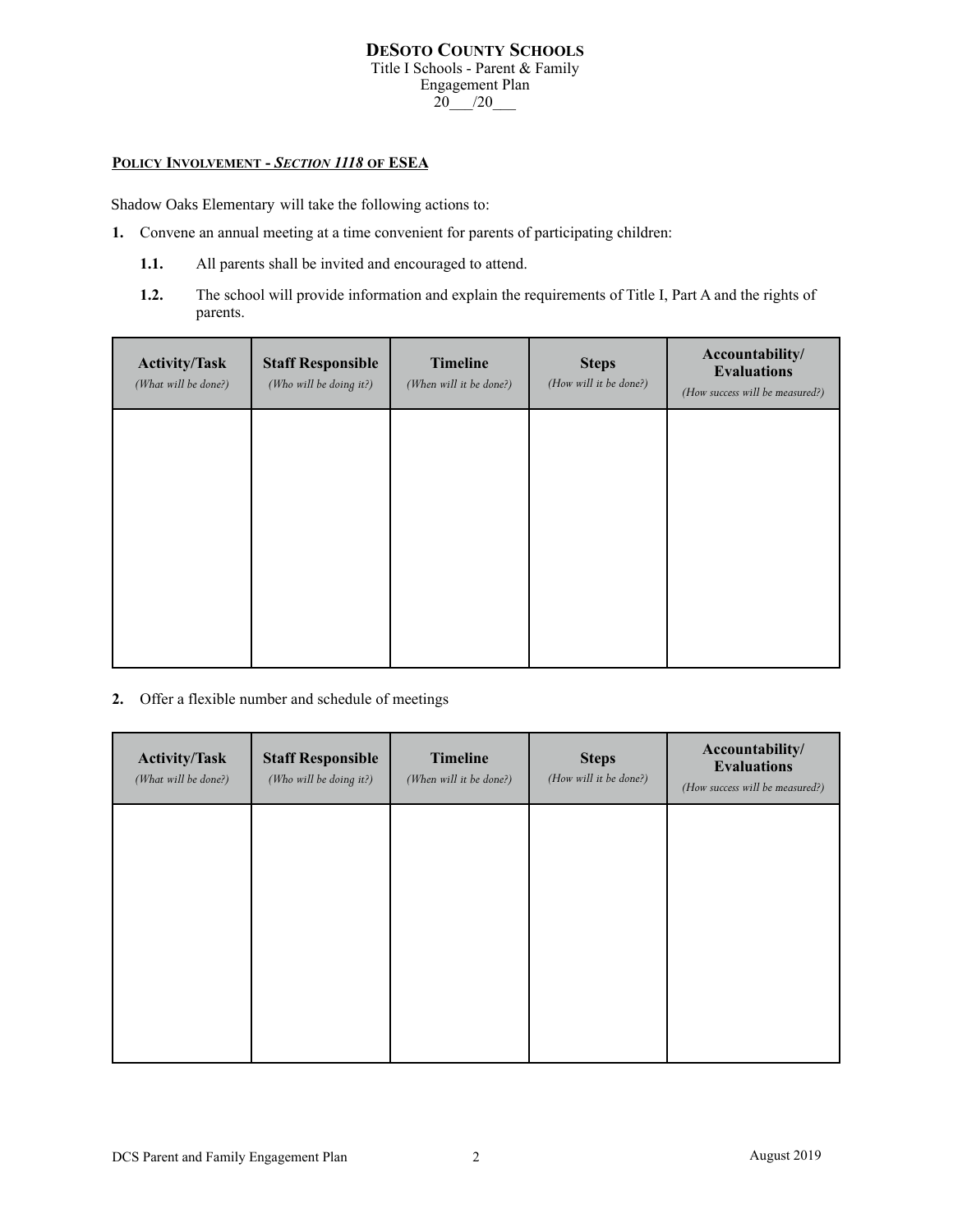# **DESOTO COUNTY SCHOOLS**

Title I Schools - Parent & Family

Engagement Plan<br>20 /20  $/20$ 

**3.** Involve parents in an organized, ongoing, and timely manner, in the planning, review, and improvement of Title I, Part A programs. This involvement should include the planning, review, and improvement of the school parental involvement plan, as well as the joint development of the school-wide plan under *section 1114(b)(2)*.

| <b>Activity/Task</b><br>(What will be done?) | <b>Staff Responsible</b><br>(Who will be doing it?) | <b>Timeline</b><br>(When will it be done?) | <b>Steps</b><br>(How will it be done?) | Accountability/<br><b>Evaluations</b><br>(How success will be measured?) |
|----------------------------------------------|-----------------------------------------------------|--------------------------------------------|----------------------------------------|--------------------------------------------------------------------------|
|                                              |                                                     |                                            |                                        |                                                                          |
|                                              |                                                     |                                            |                                        |                                                                          |
|                                              |                                                     |                                            |                                        |                                                                          |
|                                              |                                                     |                                            |                                        |                                                                          |

- **4.** Provide to parents of our students:
	- **4.1.** Timely information about the Title I, Part A programs
	- **4.2.** Description and explanation of the curriculum at the school, the forms of academic assessment used to measure student progress, and the proficiency levels students are expected to meet
	- **4.3.** Opportunities for regular meetings to formulate suggestions and to participate, as appropriate, in decisions relating to the education of their children

| <b>Activity/Task</b><br>(What will be done?) | <b>Staff Responsible</b><br>(Who will be doing it?) | <b>Timeline</b><br>(When will it be done?) | <b>Steps</b><br>(How will it be done?) | Accountability/<br><b>Evaluations</b><br>(How success will be measured?) |
|----------------------------------------------|-----------------------------------------------------|--------------------------------------------|----------------------------------------|--------------------------------------------------------------------------|
|                                              |                                                     |                                            |                                        |                                                                          |
|                                              |                                                     |                                            |                                        |                                                                          |
|                                              |                                                     |                                            |                                        |                                                                          |
|                                              |                                                     |                                            |                                        |                                                                          |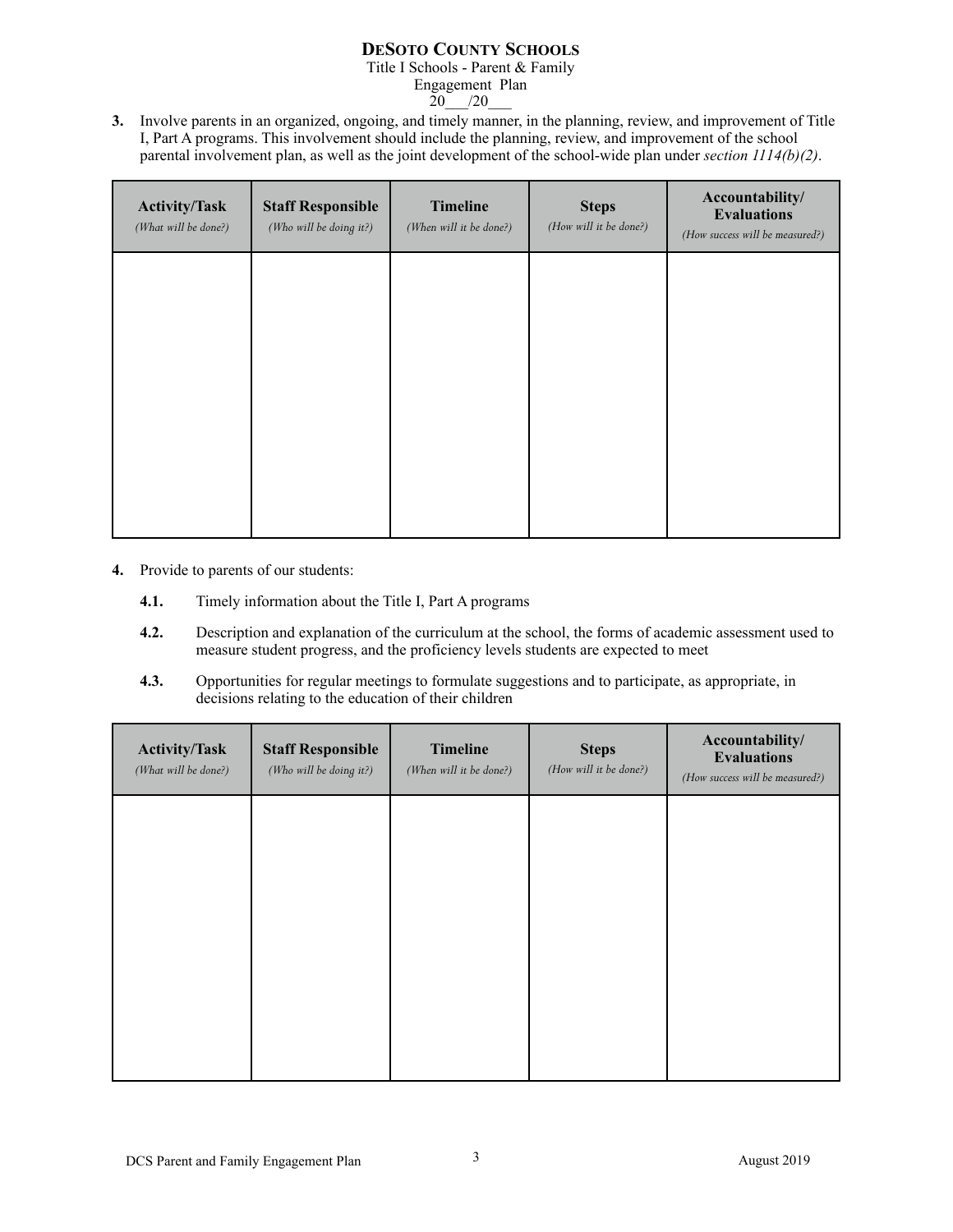#### **DESOTO COUNTY SCHOOLS Title I Schools - Parent & Family Engagement Plan**

20\_\_\_/20\_\_\_

# **COMPACT: SHARED RESPONSIBILITIES FOR HIGH STUDENT ACADEMIC ACHIEVEMENT -** *SECTION 1118(D)*

As a component of the school-level parental involvement plan, each school shall jointly develop, with parents for all children served under this part, a school-parent compact that outlines how parents, the entire school staff, and students will share the responsibility for improved student academic achievement.

Shadow Oaks Elementary will:

**1.** Provide high-quality curriculum and instruction in a supportive and effective learning environment that enables the participating children to meet Mississippi's student academic achievement standards as follows: *(Describe how the school will provide high-quality curriculum and instruction, and do so in a supportive and effective learning environment).*

**2.** Hold parent-teacher conference during which this compact will be discussed as it relates to the individual child's academic achievement. Conferences will be held: *(Describe when, where, and how staff will be available for consultation with parents - must be at least annually.)*

**3.** Provide parents with frequent reports on their children's progress. Specifically, the school will provide reports as follows: *(Describe when and how the school will provide reports to parents.)*

**4.** Provide parents reasonable access to staff. Specifically, staff will be available for consultation with parents as follows: *(Describe when, where, and how staff will be available for consultation with parents.)*

**5.** Provide parents opportunities to volunteer in their children's school and to participate in their children's class and observe classroom activities, as follows: *(Describe when and how parents may volunteer, participate, and observe classroom activities.)*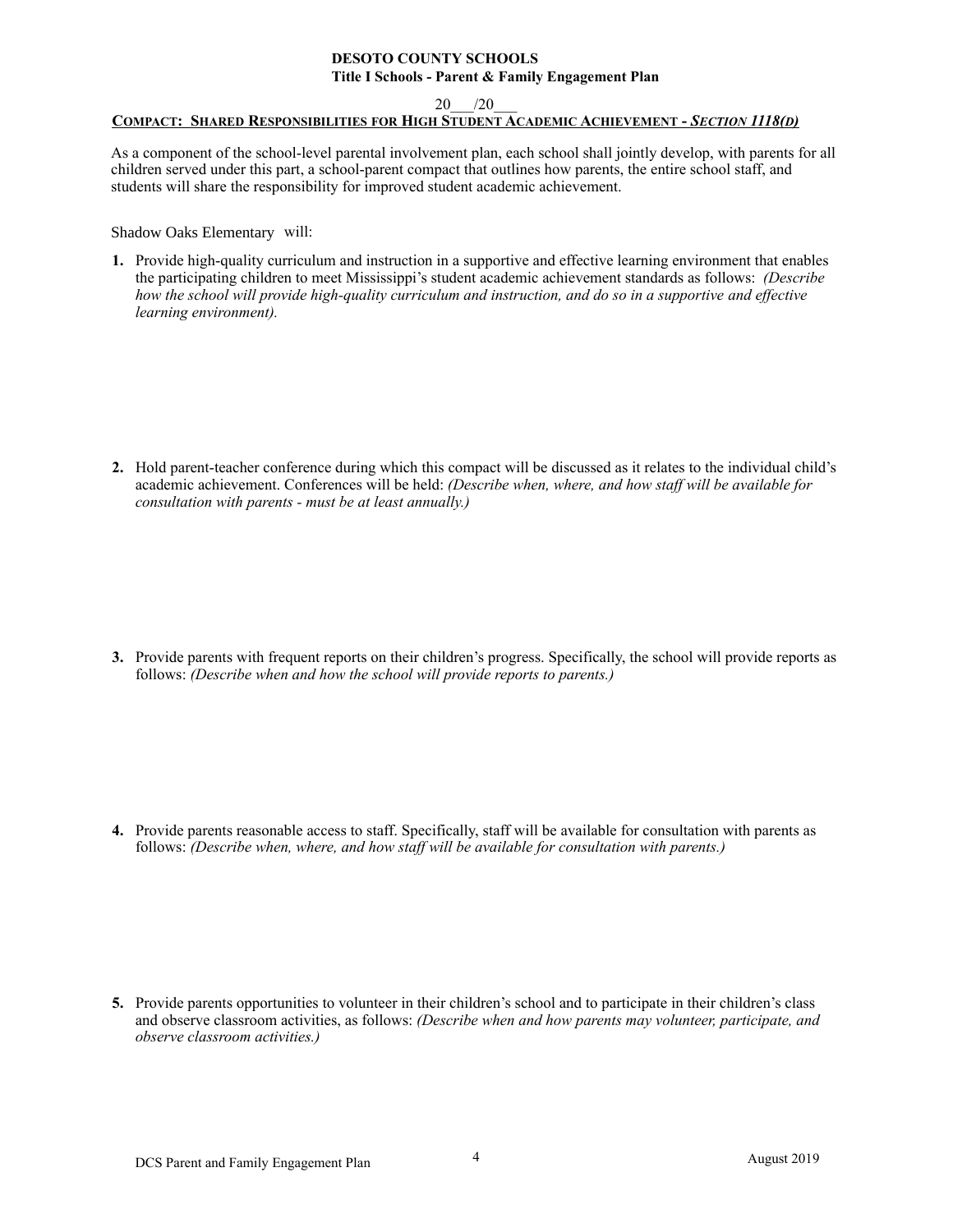#### DESOTO COUNTY SCHOOLS Title I Schools - Parent & Family Engagement Plan 20<sub> $/20$ </sub>

**Parents** will support our children's learning in the following ways:

Describe the ways in which parents will support their children's learning, such as:

- **•** Monitoring attendance
- **•** Making sure that homework is complete
- **•** Monitoring amount of television children watch
- **•** Participating, as appropriate, in decisions relating to my children's education
- **•** Promoting positive use of children's extra-curricular time
- **•** Staying informed about children's education and communicating with the school by promptly reading all notices from the school or the school district, either received by children or by mail, and responding as appropriate
- **•** Serving, to the extent possible, on school and/or district policy advisory groups

**Students** will share the responsibility to improve our academic achievement and achieve Mississippi's high standards in the following ways:

Describe the ways in which students will support their academic achievement, such as:

- **•** Do my homework every day and ask for help when I need to
- **•** Read at least 30 minutes every day outside of school time
- **•** Give to my parents, or the adult who is responsible for me, all notices and information received by me from my school every day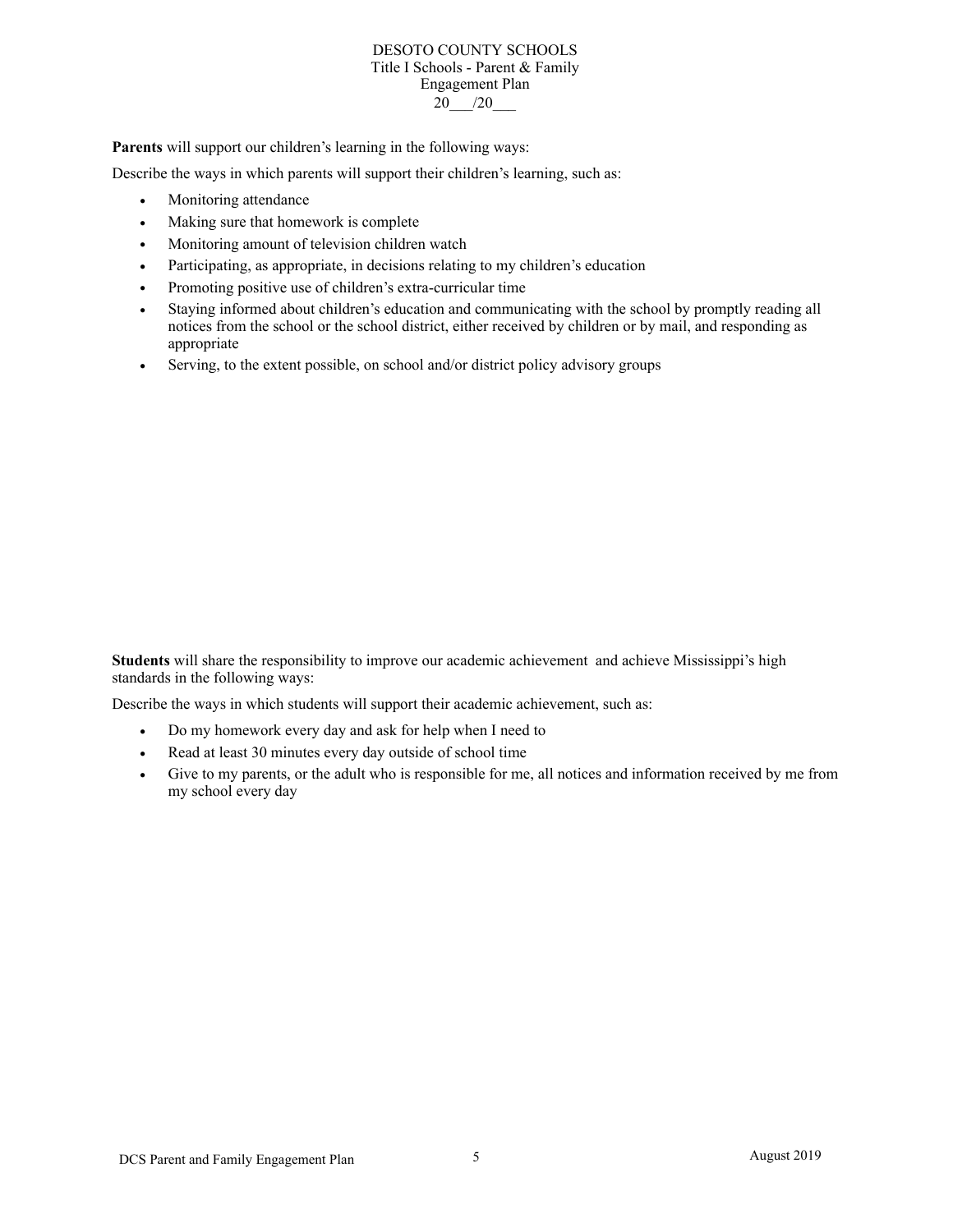#### DESOTO COUNTY SCHOOLS Title I Schools - Parent & Family Engagement Plan  $20$  /20

# **BUILDING CAPACITY FOR INVOLVEMENT -** *SECTION 1118(E)*

Shadow Oaks Elementary will take the following actions to:

- **1.** Provide assistance to parents in understanding such topics as:
	- **•** The Mississippi College and Career Readiness Standards (MCCRS)
	- **•** The Mississippi Academic Assessment Program (MAAP)
	- **•** K-Readiness
	- **•** The requirements of Title I, Part A
	- **•** How to monitor their children's progress
	- **•** How to work with educators to improve the achievement of their children

*(List activities, such as workshops, conferences, classes, both in-state and out-of-state, include any equipment or other materials that may be necessary to ensure success.)* 

| <b>Activity/Task</b><br>(What will be done?) | <b>Staff Responsible</b><br>(Who will be doing it?) | <b>Timeline</b><br>(When will it be done?) | <b>Steps</b><br>(How will it be done?) | Accountability/<br><b>Evaluations</b><br>(How success will be measured?) |
|----------------------------------------------|-----------------------------------------------------|--------------------------------------------|----------------------------------------|--------------------------------------------------------------------------|
|                                              |                                                     |                                            |                                        |                                                                          |
|                                              |                                                     |                                            |                                        |                                                                          |
|                                              |                                                     |                                            |                                        |                                                                          |
|                                              |                                                     |                                            |                                        |                                                                          |

**2.** Foster parental involvement by providing materials and training, such as literacy training and using technology, as appropriate, to help parents work with their children to improve their children's academic achievement.

| <b>Activity/Task</b><br>(What will be done?) | <b>Staff Responsible</b><br>(Who will be doing it?) | <b>Timeline</b><br>(When will it be done?) | <b>Steps</b><br>(How will it be done?) | Accountability/<br><b>Evaluations</b><br>(How success will be measured?) |
|----------------------------------------------|-----------------------------------------------------|--------------------------------------------|----------------------------------------|--------------------------------------------------------------------------|
|                                              |                                                     |                                            |                                        |                                                                          |
|                                              |                                                     |                                            |                                        |                                                                          |
|                                              |                                                     |                                            |                                        |                                                                          |
|                                              |                                                     |                                            |                                        |                                                                          |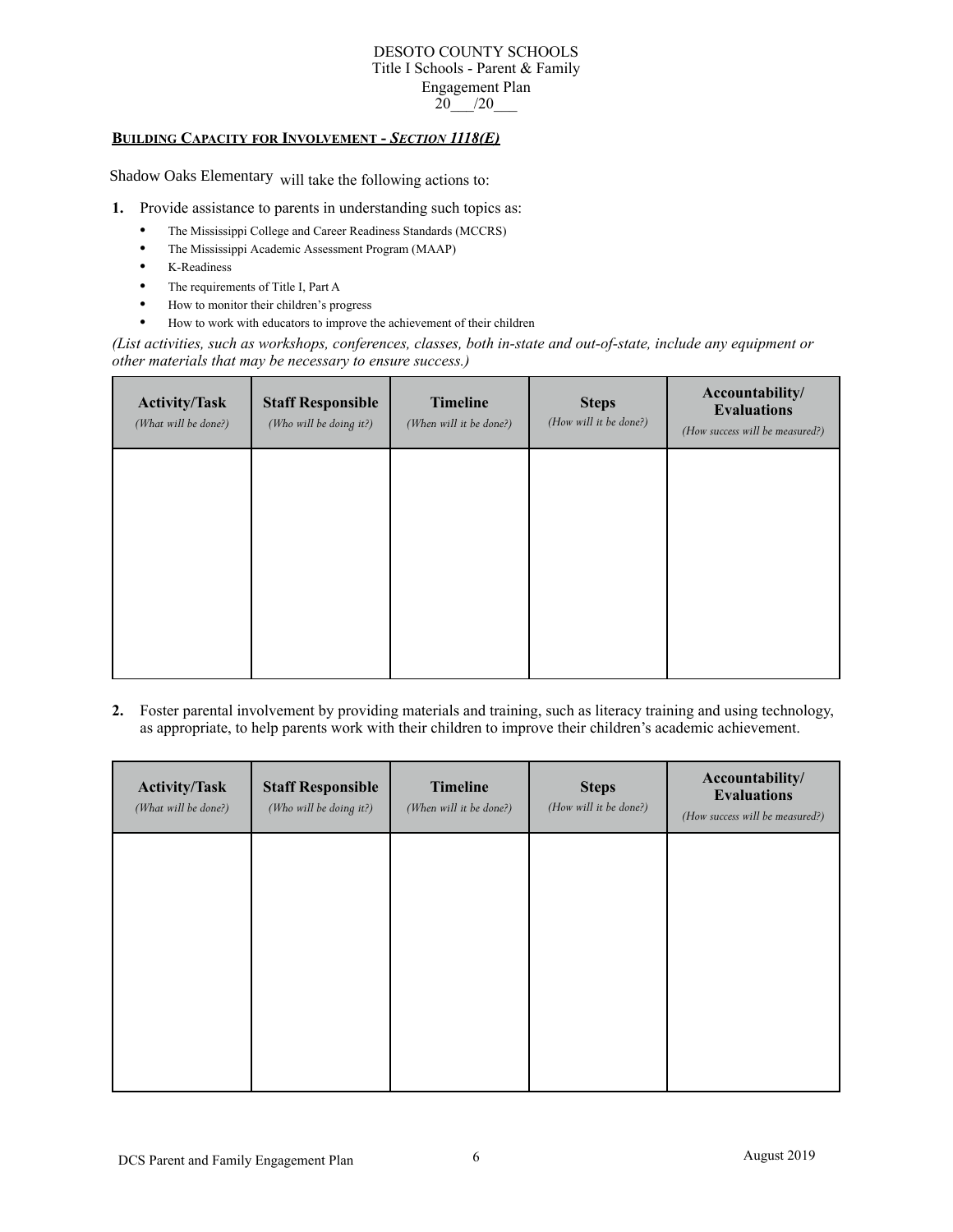# DESOTO COUNTY SCHOOLS Title I Schools - Parent & Family Engagement Plan  $20$  /20

**3.** Educate teachers, student services personnel, principals, and other staff on the value and utility of contributions

of parents, and in how to reach out to and communicate and work with parents as equal partners. Actions should include how to implement and coordinate parent programs and build ties between parents and schools:

| <b>Activity/Task</b><br>(What will be done?) | <b>Staff Responsible</b><br>(Who will be doing it?) | Timeline<br>(When will it be done?) | <b>Steps</b><br>(How will it be done?) | Accountability/<br><b>Evaluations</b><br>(How success will be measured?) |
|----------------------------------------------|-----------------------------------------------------|-------------------------------------|----------------------------------------|--------------------------------------------------------------------------|
|                                              |                                                     |                                     |                                        |                                                                          |
|                                              |                                                     |                                     |                                        |                                                                          |
|                                              |                                                     |                                     |                                        |                                                                          |

**4.** Coordinate and integrate parental involvement programs and activities that teach parents how to help their

children at home (to the extent feasible and appropriate). The school will also develop other activities, such as parent resource centers that encourage and support parents in more fully participating in the education of their children:

| <b>Activity/Task</b><br>(What will be done?) | <b>Staff Responsible</b><br>(Who will be doing it?) | <b>Timeline</b><br>(When will it be done?) | <b>Steps</b><br>(How will it be done?) | Accountability/<br><b>Evaluations</b><br>(How success will be measured?) |
|----------------------------------------------|-----------------------------------------------------|--------------------------------------------|----------------------------------------|--------------------------------------------------------------------------|
|                                              |                                                     |                                            |                                        |                                                                          |
|                                              |                                                     |                                            |                                        |                                                                          |
|                                              |                                                     |                                            |                                        |                                                                          |
|                                              |                                                     |                                            |                                        |                                                                          |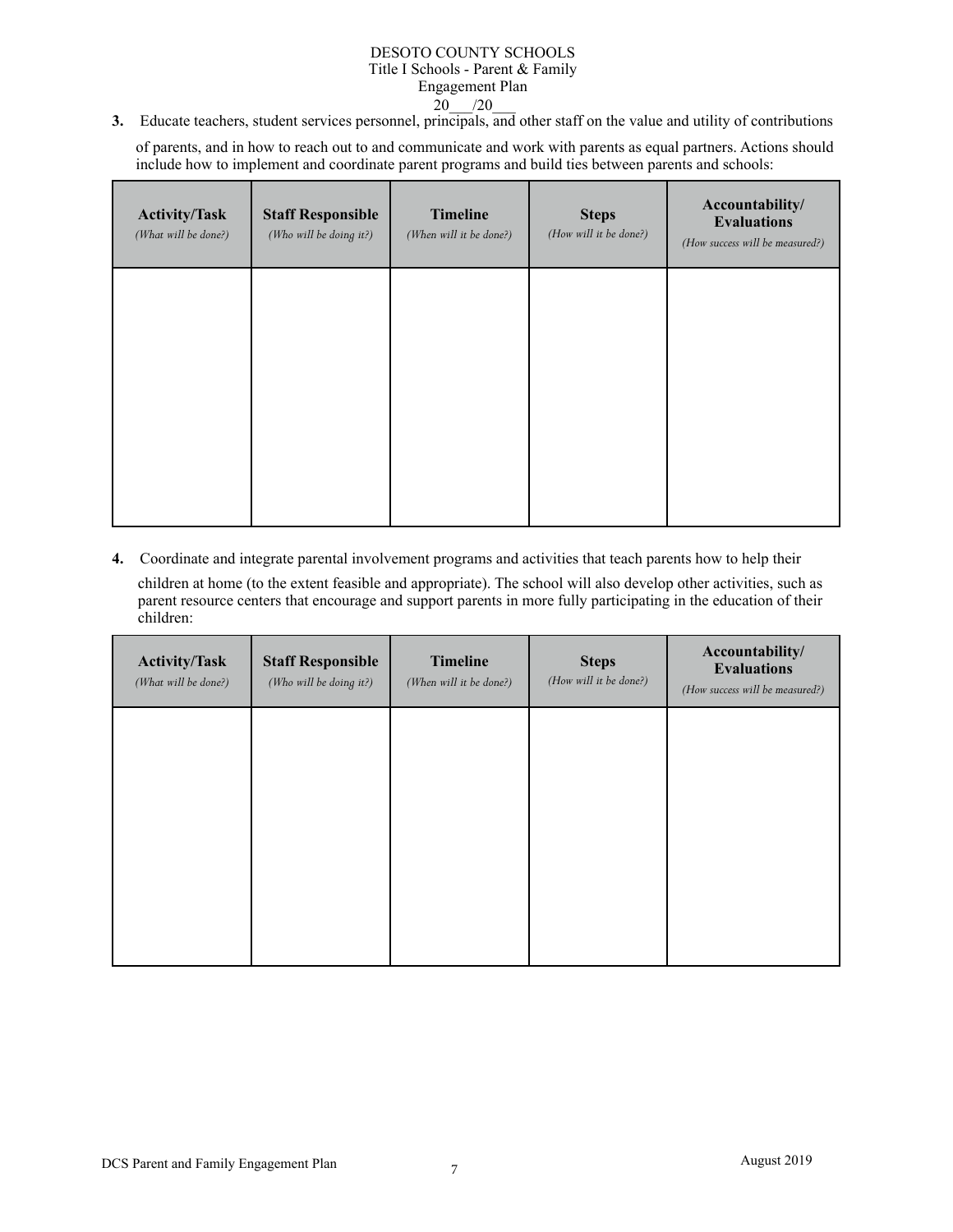# DESOTO COUNTY SCHOOLS Title I Schools - Parent & Family Engagement Plan  $20$  /20

**5.** Ensure that information related to the school and parent programs, meetings, and other activities is sent to parents of participating children in a format and language the parents can understand.

| <b>Activity/Task</b><br>(What will be done?) | <b>Staff Responsible</b><br>(Who will be doing it?) | <b>Timeline</b><br>(When will it be done?) | <b>Steps</b><br>(How will it be done?) | Accountability/<br><b>Evaluations</b><br>(How success will be measured?) |
|----------------------------------------------|-----------------------------------------------------|--------------------------------------------|----------------------------------------|--------------------------------------------------------------------------|
|                                              |                                                     |                                            |                                        |                                                                          |
|                                              |                                                     |                                            |                                        |                                                                          |
|                                              |                                                     |                                            |                                        |                                                                          |
|                                              |                                                     |                                            |                                        |                                                                          |

**6.** Provide reasonable support for parent involvement activities as parents may request.

| <b>Activity/Task</b><br>(What will be done?) | <b>Staff Responsible</b><br>(Who will be doing it?) | <b>Timeline</b><br>(When will it be done?) | <b>Steps</b><br>(How will it be done?) | Accountability/<br><b>Evaluations</b><br>(How success will be measured?) |
|----------------------------------------------|-----------------------------------------------------|--------------------------------------------|----------------------------------------|--------------------------------------------------------------------------|
|                                              |                                                     |                                            |                                        |                                                                          |
|                                              |                                                     |                                            |                                        |                                                                          |
|                                              |                                                     |                                            |                                        |                                                                          |
|                                              |                                                     |                                            |                                        |                                                                          |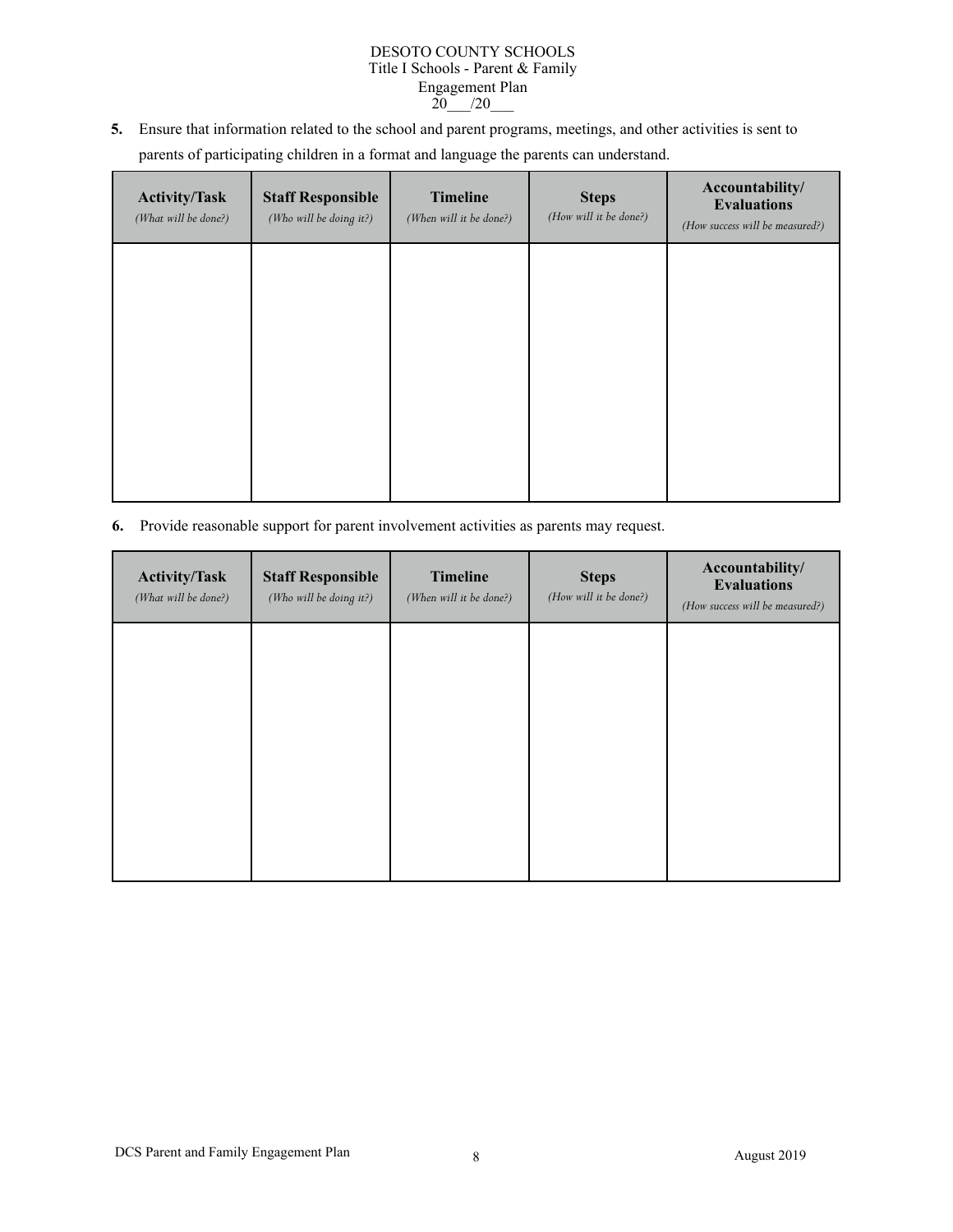#### DESOTO COUNTY SCHOOLS Title I Schools - Parent & Family Engagement Plan 20\_\_\_/20\_\_\_

The School Parental Involvement Plan may include additional paragraphs listing and describing other discretionary activities that the school, in consultation with its parents, chooses to undertake to build parents' capacity for involvement in the school and school system to support their children's academic achievement. The plan may include the discretionary activities as listed under *Section 1118(e)* of the ESEA:

- **•** Involve parents in the development of training to improve the effectiveness of that training for teachers, principals, and other educators.
- **•** Provide necessary literacy training for parents from Title I, Part A funds, if the school district has exhausted all other reasonably available sources of funding for that training.
- Pay reasonable and necessary expenses associated with parental involvement activities, including transportation and child care costs, to enable parents to participate in school-related meetings and training sessions.
- **•** Train parents to enhance the involvement of other parents.
- Arrange school meetings at a variety of times or conduct in-home conferences between teachers or others educators who work directly with participating children.
- **•** Adopt and implement model approaches to improving parental involvement.
- **•** Establish a school parent advisory council to provide advice on all matters related to parental involvement in Title I, Part A programs.
- **•** Develop appropriate roles for community-based organizations and businesses, including faith-based organizations, in parental involvement activities.

# **ACCESSIBILITY -** *SECTION 1118(F)*

In carrying out the parental involvement requirements of this part, districts and schools, to the extent practical, shall provide full opportunities for the participation of parents with children with limited English proficiency, parents with children with disabilities, and parents of migratory children, including information and school reports in a format and to the extent practical, in a language such parents can understand.

| <b>Activity/Task</b><br>(What will be done?) | <b>Staff Responsible</b><br>(Who will be doing it?) | <b>Timeline</b><br>(When will it be done?) | <b>Steps</b><br>(How will it be done?) | Accountability/<br><b>Evaluations</b><br>(How success will be measured?) |
|----------------------------------------------|-----------------------------------------------------|--------------------------------------------|----------------------------------------|--------------------------------------------------------------------------|
|                                              |                                                     |                                            |                                        |                                                                          |
|                                              |                                                     |                                            |                                        |                                                                          |
|                                              |                                                     |                                            |                                        |                                                                          |
|                                              |                                                     |                                            |                                        |                                                                          |
|                                              |                                                     |                                            |                                        |                                                                          |